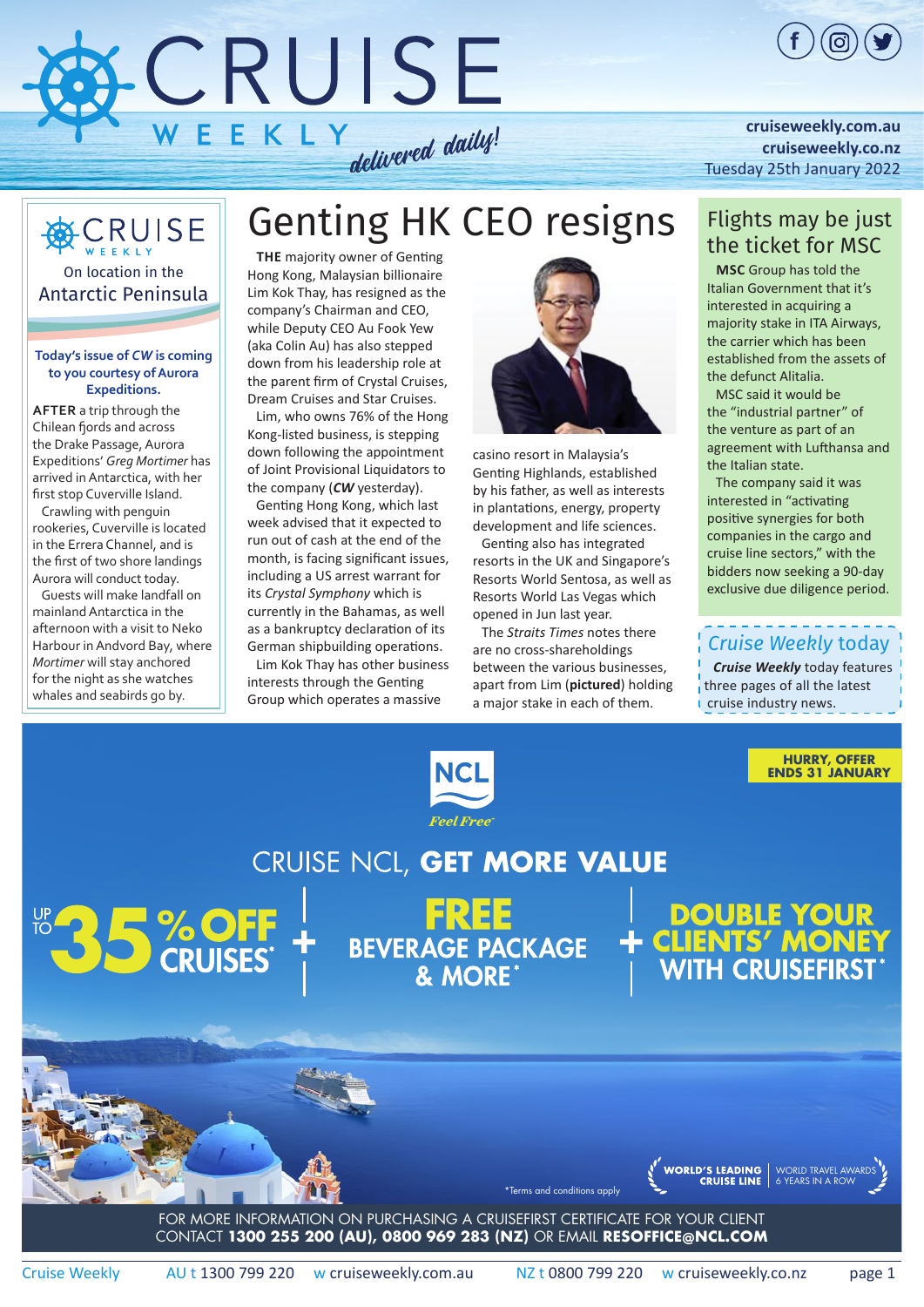

Tuesday 25th January 2022

## Celebrity Asia 2023/24

**Celebrity** Cruises has released details of its 2023/24 deployments in Asia, with *Celebrity Millennium* and *Celebrity Solstice* to cruise destinations such as Japan, China, Malaysia and Thailand.

The season kicks off in Sep next year with *Millennium* operating a series of "completely reimagined" 12-night itineraries out of Tokyo, Singapore and Bali.

Then in Nov she will be joined by *Solstice* (**pictured**), with a program departing from Hong Kong and Singapore taking in ports in Vietnam and Thailand.

*Celebrity Solstice* will also offer two 170-night trans-Pacific sailings leaving from either Honolulu or Sydney, taking in New Zealand, Fiji and French Polynesia.

New ports of call for Celebrity will include Celukan Bawang in Bali and Hambantota in Sri



Lanka, while famliar destinations are also on the agenda such as Lombok and Kuala Lumpur.

Celebrity Cruises MD Australia and APAC, Tim Jones, said "Asia has always been an incredibly popular destination for Australian and New Zealand travellers, and we're so excited to announce our return to Asia in 2023-24 with our most extensive season yet".

The voyages will feature Celebrity's "Always Included" offering of wi-fi, drinks and service charges - for more details see [celebritycruises.com/au.](https://bpgclick.com/cw?c=194&utm_source=cruiseweekly&utm_medium=newsletter&utm_campaign=CW250122&u=https://www.celebritycruises.com/2023-2024-cruises)

### AQV Rocky deal

**American** Queen Voyages has launched a new partnership with Rocky Mountaineer to provide pre- and post-cruise rail experiences through the Canadian Rockies for the inaugural season of the line's new *Ocean Victory*.

Debuting in May, *Ocean Victory* will sail 12- and 13-day journeys between Vancouver and Sitka through the lesstravelled regions of Alaka's Inside Passage, with the vessel featuring an innovative X-Bow design and having capacity for a maximum of 186 guests.

The Rocky Mountaineer addon is available as a five- or sixday pre- or post-cruise option and includes a GoldLeaf trip on the train and hotel nights in Banff, Kamloops & Vancouver.

American Queen Voyages' parent company is San Francisco-based Hornblower Group, which earlier this month announced the acquisition of Australia's Journey Beyond which also includes iconic rail experiences such as The Ghan, the Great Southern and the Indian Pacific as part of its extensive product portfolio.

#### Princess' chief chef



**Princess** Cruises has announced that Chef Rudi Sodamin (**pictured**) will become its first "Head of Culinary Arts".

Sodamin is currently the master chef for Holland America, a role which he will retain while also expanding to cover sister Carnival Corp brand Princess Cruises.

"Chef Rudi is a hands-on leader with proven ability to motivate teams to achieve new levels of creativity and inspiration," said Jan Swartz, Group President of Princess Cruises, Holland America Line, Seabourn and P&O Australia.

"Princess is already well-known for its strong culinary culture...we are bringing in Chef Rudi to build the kind of excitement and dining experiences that will impress our guests," she enthused.



## **[FLAGSHIP ACHIEVERS 2022](https://bpgclick.com/cw?c=163&utm_source=cruiseweekly&utm_medium=newsletter&utm_campaign=CW250122&u=https://flagship.pocruises.com.au/flagship-achievers-2022)**

At P&O Cruises we believe that you should be rewarded for hard work. Flagship Achievers, our travel agent incentive program, allows you to see results for every booking you make. For every P&O booking you make, you earn Flagship Points, and the more you sell, the more

#### **REGISTER NOW**

You'll need to be registered in our 2022 program to participate so don't miss out! **REGISTER TODAY for your chance to win BIG!**

**WISIT FLAGSHIP | CALL 1300 363 706 (AU) | 0800 780 716 (NZ)** 

\*Program eligibility and entry criteria applies. Eligible AUS and NZ travel agents must register for the Flagship Achievers 2022 program via the registration link to participate and win prizes. For full program terms and conditions